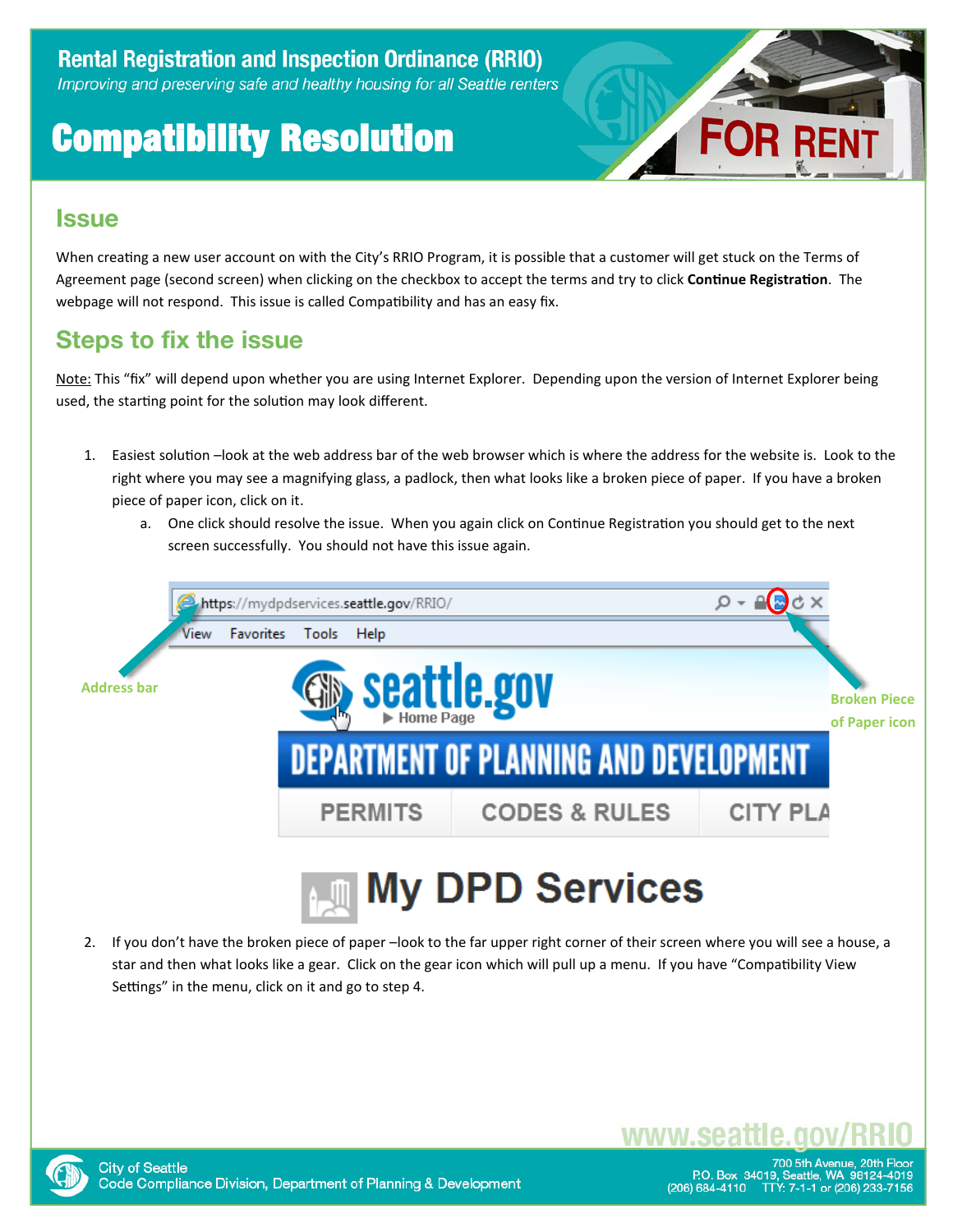

3. If you don't have Compatibility View Settings in the menu -look for the tool bar underneath the address bar and click on Tools. Under Tools there should be a choice for Compatibility View Settings. Click on it.

|                                                              | https://mydpdservices.seattle.gov/RRIO/                                                                                                                                                              |                                      |                        |
|--------------------------------------------------------------|------------------------------------------------------------------------------------------------------------------------------------------------------------------------------------------------------|--------------------------------------|------------------------|
| <b>Favorites Tools</b><br><b>View</b><br>File<br><b>Fdit</b> | Help                                                                                                                                                                                                 |                                      |                        |
| Suggested Sites                                              | Delete browsing history<br><b>InPrivate Browsing</b><br>Turn on Tracking Protection<br><b>ActiveX Filtering</b><br>Fix connection problems<br>Reopen last browsing session<br>Add site to Start menu | Ctrl+Shift+Del<br>$Ctrl + Shift + P$ | <b>NG AND DEVELOPI</b> |
|                                                              | View downloads<br>Pop-up Blocker<br>SmartScreen Filter<br>Manage add-ons                                                                                                                             | $Ctrl + J$<br>k                      | & RULES                |
|                                                              | <b>Compatibility View settings</b>                                                                                                                                                                   |                                      | <b>ervices</b>         |
|                                                              | Subscribe to this feed<br>Feed discovery<br><b>Windows Update</b>                                                                                                                                    |                                      |                        |
|                                                              | Performance dashboard                                                                                                                                                                                | Ctrl+Shift+U                         |                        |

4. From step 2 or 3 a popup box will appear – It is asking you to ad[d www.seattle.go](http://www.seattle.gov/)v as a site that is compatible with your web browser. Click on the **Add** button



www.sea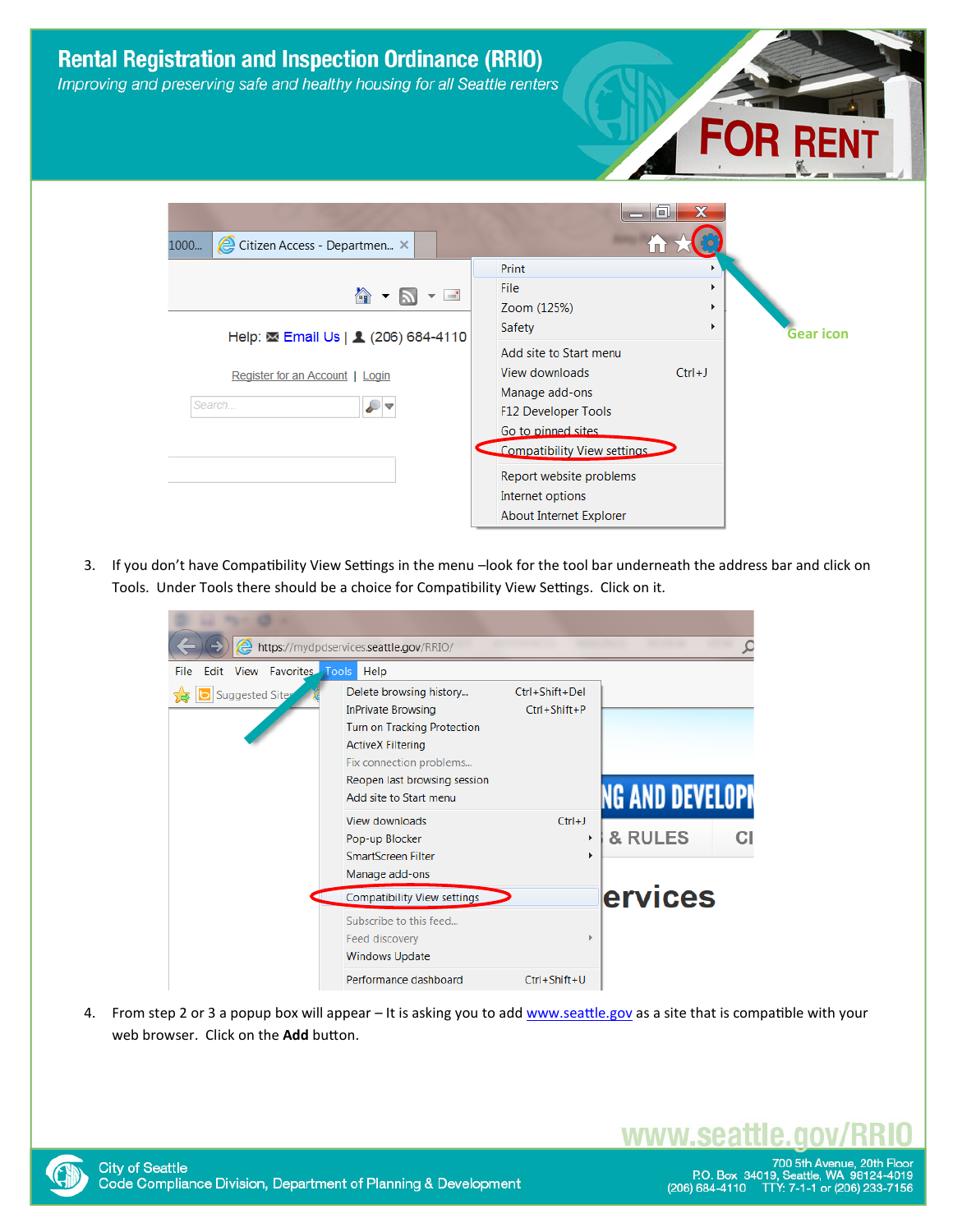

5. Once the Add button is clicked the website will move into the box below that shows that the site is now compatible with their web browser. This means that it has been successfully added. Click the Close button. This will resolve the issue and should allow you to proceed to use the site.

Close

| <b>Compatibility View Settings</b>                            | $\mathbf x$ |  |
|---------------------------------------------------------------|-------------|--|
| Change Compatibility View Settings                            |             |  |
| Add this website:                                             |             |  |
|                                                               | Add         |  |
| Websites you've added to Compatibility View:                  |             |  |
| seattle.gov                                                   | Remove      |  |
| V Display intranet sites in Compatibility View                |             |  |
| V Use Microsoft compatibility lists                           |             |  |
| Learn more by reading the Internet Explorer privacy statement |             |  |
|                                                               | Close       |  |



## www.seattle.gov